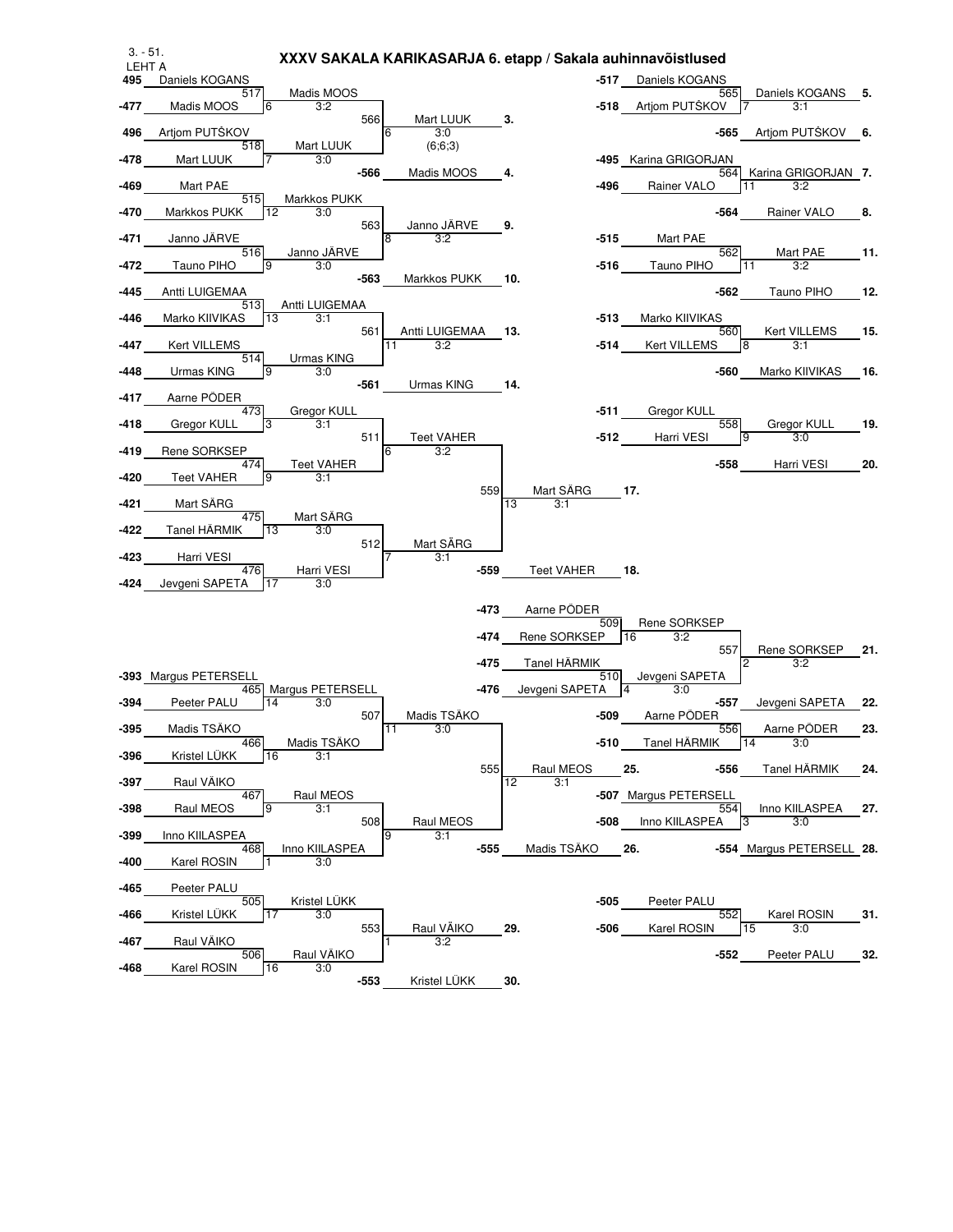

3. - 51. LEHT B